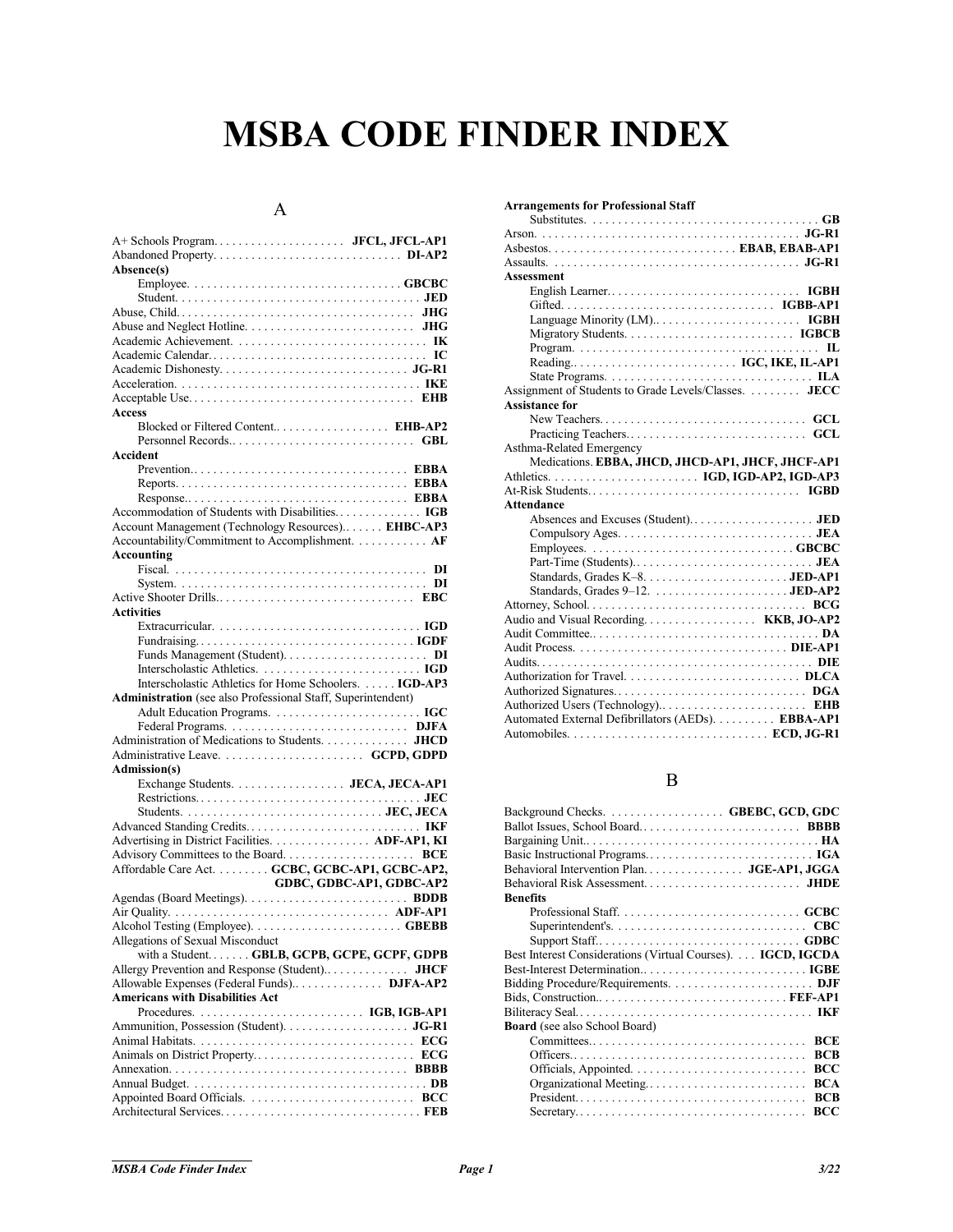| <b>Board Meetings</b>                                                   |  |
|-------------------------------------------------------------------------|--|
|                                                                         |  |
| Electronic Participation in Board Meetings BDA, BDDF                    |  |
|                                                                         |  |
|                                                                         |  |
|                                                                         |  |
|                                                                         |  |
|                                                                         |  |
|                                                                         |  |
|                                                                         |  |
|                                                                         |  |
| Voting Method. $\dots \dots \dots \dots \dots \dots \dots \dots$ . BDDF |  |
| <b>Board Member</b> (see also School Board)                             |  |
|                                                                         |  |
| Confidential Information, Use of BBFA                                   |  |
| Conflict of Interest and Financial Disclosure BBFA                      |  |
|                                                                         |  |
|                                                                         |  |
|                                                                         |  |
|                                                                         |  |
|                                                                         |  |
|                                                                         |  |
|                                                                         |  |
|                                                                         |  |
|                                                                         |  |
|                                                                         |  |
| Sale, Rental or Lease of Property by Individual BBFA                    |  |
|                                                                         |  |
| Services Provided by BBFA                                               |  |
|                                                                         |  |
|                                                                         |  |
| Bonded Employees and OfficersDH                                         |  |
|                                                                         |  |
|                                                                         |  |
|                                                                         |  |
|                                                                         |  |
| Boy Scouts of America Equal Access Act AC                               |  |
| Breach of Personal Information EHBC-AP1                                 |  |
| Breaks, Required (Nonexempt Employees) GBA                              |  |
|                                                                         |  |
|                                                                         |  |
|                                                                         |  |
| Building and Grounds Security. ECA, ECA-AP1                             |  |
| Buildings Identified as Persistently Dangerous. JCB-AP1                 |  |
|                                                                         |  |
| <b>Bus</b> (see also Transportation)                                    |  |
|                                                                         |  |
|                                                                         |  |
|                                                                         |  |

# C

| Cardiopulmonary Resuscitation (CPR). EBBA-AP1                 |
|---------------------------------------------------------------|
|                                                               |
|                                                               |
| <b>Cell Phones</b>                                            |
|                                                               |
|                                                               |
|                                                               |
| Certification, Part-Time and Substitute Professional Staff GB |
|                                                               |
|                                                               |

| Childbirth Leave, Professional Staff. GCBDA              |
|----------------------------------------------------------|
| <b>Children's Division</b>                               |
| Reporting and Investigating Child Abuse and Neglect JHG  |
| Children's Internet Protection Act (CIPA) EHB            |
|                                                          |
|                                                          |
|                                                          |
| <b>Classroom</b>                                         |
|                                                          |
|                                                          |
| Closed Meetings, Records and Votes. BDC                  |
| Closings (Schools - temporary, emergency) EBC-AP1        |
| Coast Guard Auxiliary Leave. GCBDA, GDBDA                |
|                                                          |
| <b>Committees</b>                                        |
|                                                          |
|                                                          |
|                                                          |
|                                                          |
|                                                          |
| Coordinator                                              |
|                                                          |
|                                                          |
|                                                          |
|                                                          |
|                                                          |
|                                                          |
|                                                          |
|                                                          |
| Communication Devices EHB-AP1                            |
| Community                                                |
|                                                          |
|                                                          |
|                                                          |
|                                                          |
| Compensation                                             |
|                                                          |
|                                                          |
| Complaints (see Grievances)                              |
|                                                          |
|                                                          |
| Concerns and Complaints Regarding Federal Programs.  KLA |
| Conduct                                                  |
|                                                          |
|                                                          |
|                                                          |
|                                                          |
| Confidentiality                                          |
|                                                          |
|                                                          |
|                                                          |
|                                                          |
|                                                          |
|                                                          |
|                                                          |
| <b>Conflict of Interest</b>                              |
|                                                          |
| Consolidated Omnibus Budget Reconciliation Act           |
|                                                          |
|                                                          |
| Construction                                             |
|                                                          |
|                                                          |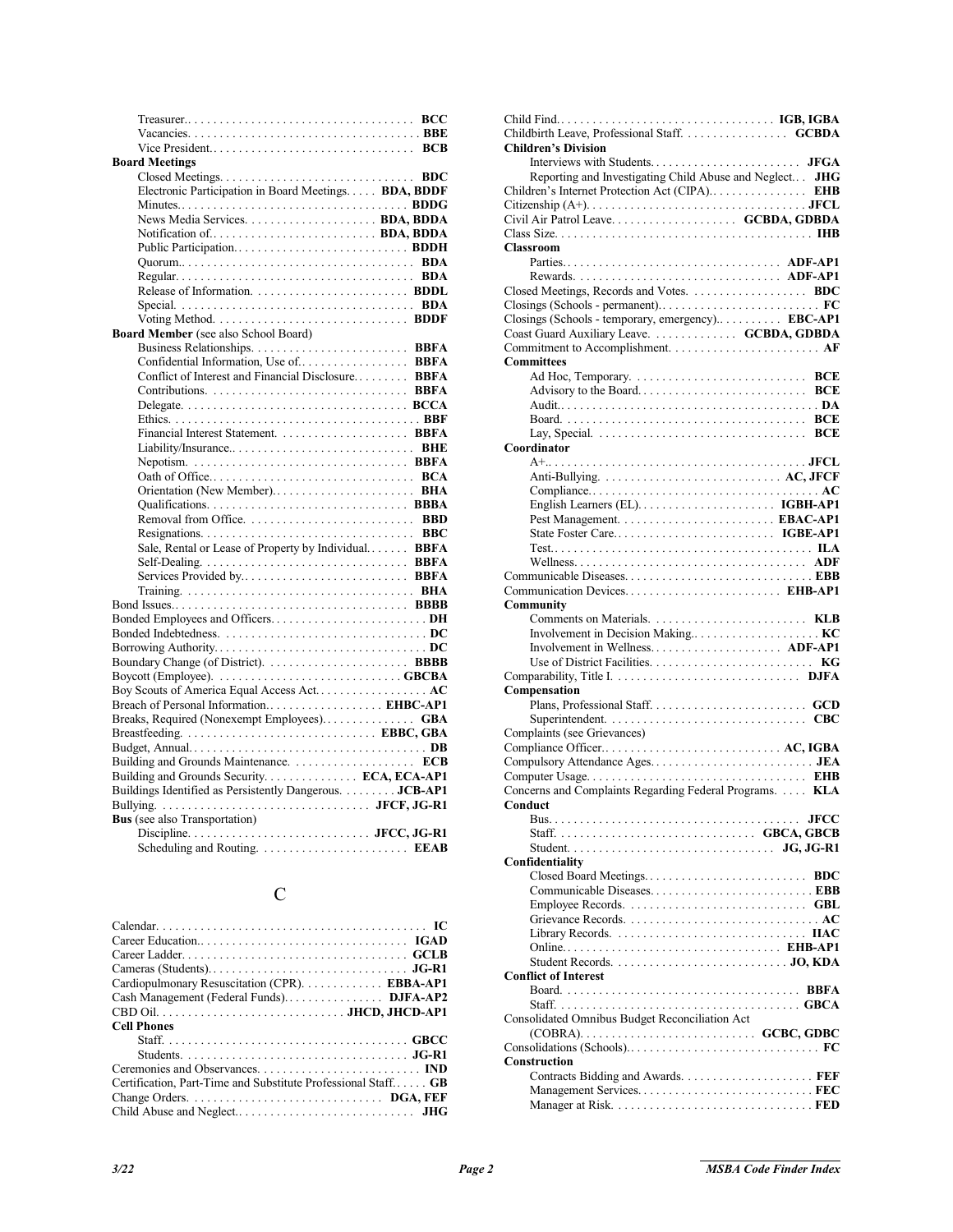#### **Contracts**

| Coordinator(s)                                 |
|------------------------------------------------|
|                                                |
|                                                |
| Compliance (Illegal Discrimination, Harassment |
| or Retaliation AC                              |
|                                                |
|                                                |
|                                                |
| Reasonable Suspicion Alcohol & Drug-Testing    |
| Programs. . GBEBB-AP1, GBEBB-AP2, GBEBB-AP3    |
|                                                |
| Wellness Program ADF                           |
|                                                |
| Copyrighted Materials EGAAA, EGAAA-AP1         |
|                                                |
|                                                |
|                                                |
|                                                |
|                                                |
|                                                |
|                                                |
| Criminal Background Checks. GBEBC, GBEBC-AP1,  |
| <b>GCD, GDC</b>                                |
|                                                |
|                                                |
|                                                |
|                                                |
|                                                |

# D

| Data                                                   |
|--------------------------------------------------------|
| Breach Response Plan EHBC-AP1                          |
|                                                        |
|                                                        |
|                                                        |
|                                                        |
|                                                        |
|                                                        |
| Defibrillators EBBA-AP1                                |
|                                                        |
|                                                        |
|                                                        |
| Detention and/or In-School Suspension of Students. JGB |
|                                                        |
| <b>Development Opportunities</b>                       |
|                                                        |
|                                                        |
|                                                        |
|                                                        |
| <b>Discipline</b>                                      |
|                                                        |
|                                                        |
| Students with Disabilities.  JGE-AP1, JGE-AP2          |
| Disclosing Allegations of Sexual Misconduct            |
|                                                        |
| Discrimination, Complaint Resolution AC                |
|                                                        |
|                                                        |
| Disposal of                                            |
| Obsolete TextbooksDN, DN-AP1                           |
|                                                        |
|                                                        |

| <b>Disposition of</b>                                       |
|-------------------------------------------------------------|
|                                                             |
|                                                             |
| Disrespectful or Disruptive Conduct or Speech JG-R1         |
| Distribution of Noncurricular Student Publications IGDBA    |
| <b>District</b>                                             |
|                                                             |
|                                                             |
|                                                             |
| <b>District Events</b>                                      |
|                                                             |
|                                                             |
|                                                             |
| District-Sponsored Extracurricular Activities & Groups. IGD |
| Participation of Part-Time Students                         |
| in MSHSAA-Governed Activities. IGD-AP3                      |
| Division of Family Services (See Children's Division)       |
| Documentation for Use of Federal Funds. DLCA                |
|                                                             |
| <b>Dress Code</b>                                           |
|                                                             |
|                                                             |
|                                                             |
|                                                             |
|                                                             |
|                                                             |
|                                                             |
| <b>Drug Testing</b>                                         |
| Drivers GBEBB, GBEBB-AP2, GBEBB-AP3                         |
| Employees Other Than Drivers GBEBB, GBEBB-AP1               |
|                                                             |
|                                                             |
| <b>Due Process (Employee)</b>                               |
|                                                             |
|                                                             |
| <b>Duties</b>                                               |
| Board President<br><b>BCB</b>                               |
| <b>BCC</b><br>Board Secretary                               |
| <b>BCC</b>                                                  |
| <b>BCB</b>                                                  |
| <b>BBA</b>                                                  |
|                                                             |
|                                                             |

# E

| Early Dismissal (weather or other emergencies).  EBC |  |
|------------------------------------------------------|--|
|                                                      |  |
|                                                      |  |
| <b>Education</b>                                     |  |
|                                                      |  |
|                                                      |  |
|                                                      |  |
|                                                      |  |
|                                                      |  |
|                                                      |  |
|                                                      |  |
|                                                      |  |
|                                                      |  |
|                                                      |  |
|                                                      |  |
| Electronic Communications with Students. EHB, GBH    |  |
| <b>Electronic Devices (Students)</b>                 |  |
|                                                      |  |
|                                                      |  |
| Electronic Participation at Board Meetings BDA, BDDF |  |
|                                                      |  |
|                                                      |  |
|                                                      |  |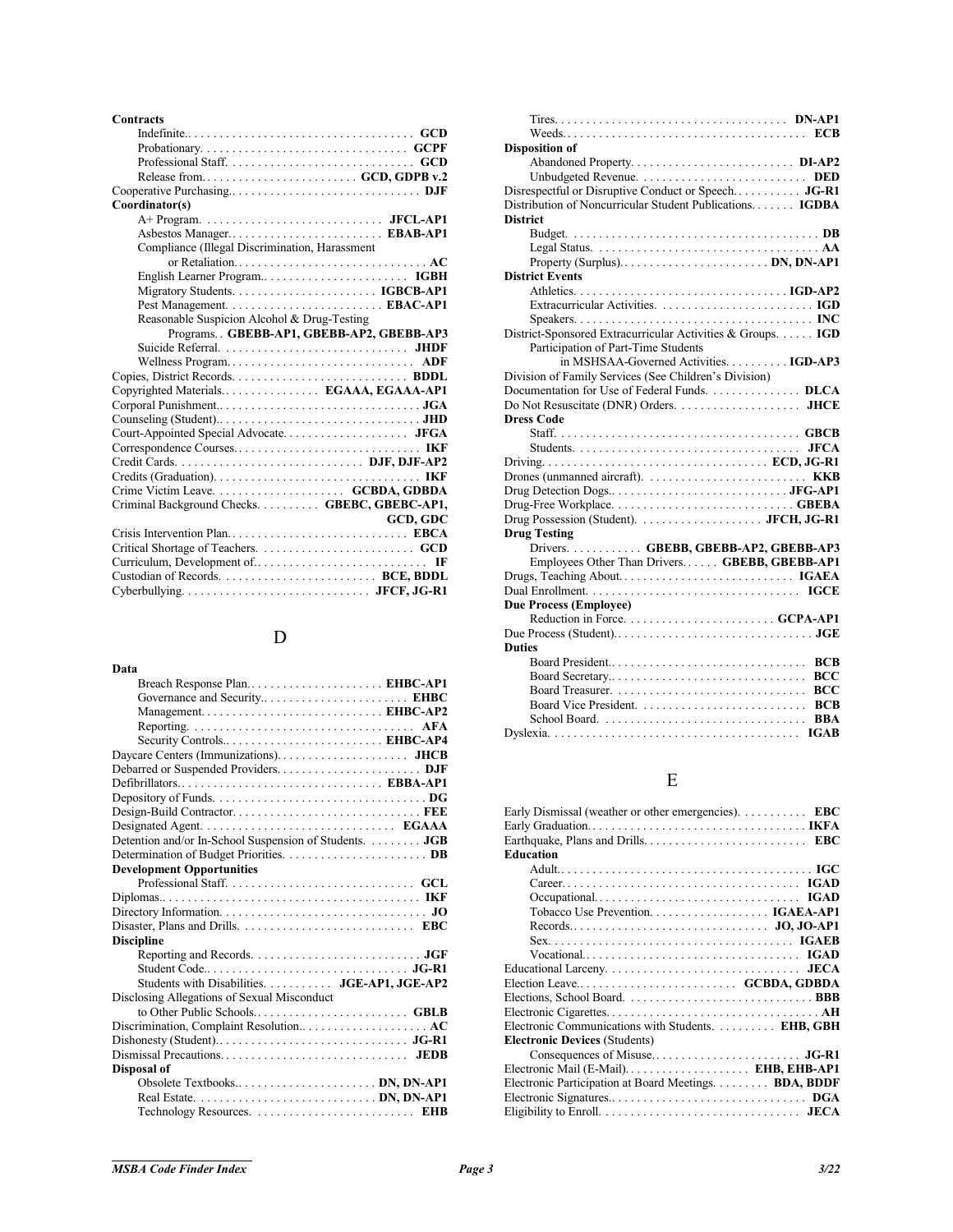| <b>Emergency</b>                                                                             |
|----------------------------------------------------------------------------------------------|
|                                                                                              |
|                                                                                              |
|                                                                                              |
|                                                                                              |
|                                                                                              |
| Medical Treatment (First Aid) EBBA, JHC                                                      |
| Medication. JHCD, JHCF-AP1, EBBA-AP1                                                         |
|                                                                                              |
|                                                                                              |
|                                                                                              |
| Response Plan EBCA, JHD                                                                      |
|                                                                                              |
|                                                                                              |
| <b>Employee(s)</b>                                                                           |
|                                                                                              |
|                                                                                              |
|                                                                                              |
|                                                                                              |
|                                                                                              |
|                                                                                              |
| Walkouts, Strikes and Other Disruptions GBCBA                                                |
|                                                                                              |
| Employment                                                                                   |
|                                                                                              |
|                                                                                              |
|                                                                                              |
|                                                                                              |
|                                                                                              |
|                                                                                              |
|                                                                                              |
|                                                                                              |
|                                                                                              |
|                                                                                              |
|                                                                                              |
| Entrance Age. $\dots \dots \dots \dots \dots \dots \dots \dots \dots \dots \dots \text{JEC}$ |
| Epinephrine Premeasured                                                                      |
| Auto-Injection Devices EBBA-AP1, JHCD, JHCF-AP1                                              |
|                                                                                              |
| Equal Educational Opportunities AC                                                           |
|                                                                                              |
|                                                                                              |
| <b>Ethics</b>                                                                                |
|                                                                                              |
| <b>Evaluation</b>                                                                            |
| Criteria for District and Independent Evaluations. IGBA-AP1                                  |
|                                                                                              |
|                                                                                              |
|                                                                                              |
|                                                                                              |
|                                                                                              |
|                                                                                              |
|                                                                                              |
|                                                                                              |
|                                                                                              |
|                                                                                              |
| Executive Sessions (Closed Meetings). BDC                                                    |
|                                                                                              |
|                                                                                              |
|                                                                                              |
|                                                                                              |
| Extended School Year (Special Education). 1GBA                                               |
|                                                                                              |
|                                                                                              |

| Failure to Care for or Return District Property JG-R1                                               |
|-----------------------------------------------------------------------------------------------------|
|                                                                                                     |
| Family and Medical Leave. GBBDA, GCBDA, GDBDA                                                       |
| Family Educational Rights and Privacy Act (see FERPA)                                               |
|                                                                                                     |
| Federal Funds, Managing                                                                             |
| Allowable Expenses.  DJFA-AP1                                                                       |
|                                                                                                     |
| Federal Programs - Concerns and Complaints KLA                                                      |
| Federal Programs Administration. DD-AP1                                                             |
|                                                                                                     |
|                                                                                                     |
|                                                                                                     |
|                                                                                                     |
|                                                                                                     |
|                                                                                                     |
| Filtering/Blocking Device for Computers. EHB                                                        |
| Financial Disclosure, Board Member.  BBFA                                                           |
|                                                                                                     |
| <b>Firearms</b>                                                                                     |
|                                                                                                     |
|                                                                                                     |
|                                                                                                     |
|                                                                                                     |
|                                                                                                     |
|                                                                                                     |
| Fiscal                                                                                              |
|                                                                                                     |
|                                                                                                     |
|                                                                                                     |
|                                                                                                     |
|                                                                                                     |
|                                                                                                     |
|                                                                                                     |
|                                                                                                     |
|                                                                                                     |
|                                                                                                     |
| <b>Foster Care</b>                                                                                  |
|                                                                                                     |
|                                                                                                     |
|                                                                                                     |
|                                                                                                     |
|                                                                                                     |
|                                                                                                     |
| $Transportation. \ldots \ldots \ldots \ldots \ldots \ldots \ldots \ldots \ldots \ldots \text{IGBE}$ |
| Fraud                                                                                               |
|                                                                                                     |
| <b>Fringe Benefits</b>                                                                              |
|                                                                                                     |
|                                                                                                     |
|                                                                                                     |
| <b>Funds</b>                                                                                        |
|                                                                                                     |
|                                                                                                     |
| DI<br>Use of Surplus. $\dots \dots \dots \dots \dots \dots \dots \dots \dots$ . DFA                 |

### G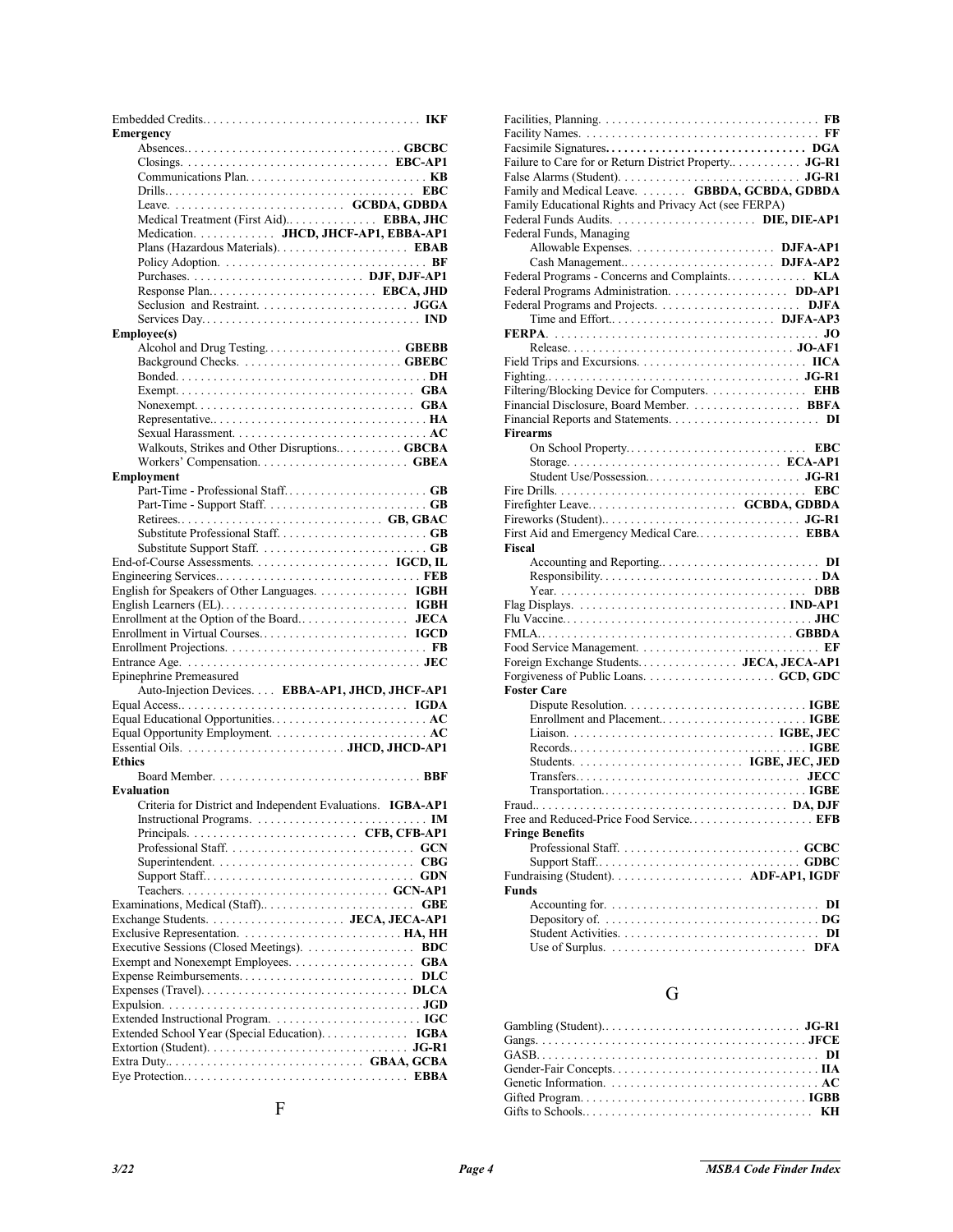| <b>Goals/Objectives</b>                            |
|----------------------------------------------------|
|                                                    |
|                                                    |
| Governmental Accounting Standards Board. DI        |
|                                                    |
| Graduation                                         |
|                                                    |
|                                                    |
|                                                    |
|                                                    |
|                                                    |
| State and Federal Programs Administration DD-AP1   |
| <b>Grievances</b>                                  |
| Illegal Discrimination/Harassment/Retaliation $AC$ |
| Instructional/Media/Library Materials KLB          |
|                                                    |
|                                                    |
|                                                    |
|                                                    |
| Grounds (see Building)                             |
|                                                    |
|                                                    |

# $\,$  H

| Hazardous Materials EBAB, EBAB-AP1,                                                             |                    |
|-------------------------------------------------------------------------------------------------|--------------------|
|                                                                                                 | EBAB-AP2, EBAB-AP3 |
| <b>Hazards</b>                                                                                  |                    |
| $\text{Classroom} \ldots \ldots \ldots \ldots \ldots \ldots \ldots \ldots \ldots \text{EB-AP1}$ |                    |
|                                                                                                 |                    |
|                                                                                                 |                    |
|                                                                                                 |                    |
| Health                                                                                          |                    |
|                                                                                                 |                    |
|                                                                                                 |                    |
|                                                                                                 |                    |
|                                                                                                 |                    |
|                                                                                                 |                    |
|                                                                                                 |                    |
|                                                                                                 |                    |
|                                                                                                 |                    |
| Screening and Referral Programs. JHC-AP1                                                        |                    |
|                                                                                                 |                    |
|                                                                                                 |                    |
|                                                                                                 |                    |
| <b>Holidays</b>                                                                                 |                    |
|                                                                                                 |                    |
|                                                                                                 |                    |
|                                                                                                 |                    |
|                                                                                                 |                    |
|                                                                                                 |                    |
| Participation in MSHSAA Activities IGD-AP3                                                      |                    |
|                                                                                                 |                    |
| <b>Hotlines</b>                                                                                 |                    |
|                                                                                                 |                    |
| Environmental Emergency Response Hotline. <b>EBAB-AP2</b>                                       |                    |
|                                                                                                 |                    |
|                                                                                                 |                    |

#### I

#### Illegal Discrimination, Complaint Resolution. . . . . . . . . . . . . . . **AC** Illness and Injury Response and Prevention.. . . . . . . . . . . . . **EBBA** Immigration Records.. . . . . . . . . . . . . . . . . . . . . . . . . . . **GBL-AP1**

| Immunizations. IGBCA, JEC, JHC, JHCB                      |
|-----------------------------------------------------------|
|                                                           |
|                                                           |
| Incident and Data Breach Response Plan EHBC-AP1           |
| <b>Independent Evaluations for Students</b>               |
|                                                           |
|                                                           |
| Individualized Education Programs (IEP). IGBA, IKF, IKFB  |
|                                                           |
|                                                           |
|                                                           |
| Inoculations (see Immunizations)                          |
|                                                           |
| Insecticides EBAC, EBAC-AP1                               |
| <b>Instruction</b>                                        |
|                                                           |
|                                                           |
|                                                           |
|                                                           |
|                                                           |
| Media Centers/School Libraries. IIAC. KLB                 |
|                                                           |
| Parent and Family Involvement and Engagement. <b>IGBC</b> |
|                                                           |
| Programs                                                  |
|                                                           |
|                                                           |
|                                                           |
| <b>Insurance</b> (see also Fringe Benefits)               |
|                                                           |
| Employee Health GCBC, GDBC                                |
|                                                           |
|                                                           |
|                                                           |
|                                                           |
|                                                           |
|                                                           |
|                                                           |
| Interviews with or Removal of Students. JFGA              |
|                                                           |
|                                                           |
| <b>Interviews</b> (Student)                               |
|                                                           |
|                                                           |
|                                                           |
| Inventory                                                 |
|                                                           |
|                                                           |
| Technology Resources.  EHB                                |
| Investigating                                             |
|                                                           |
|                                                           |
|                                                           |
| Investigation of Illegal Discrimination, Harassment       |
|                                                           |

## J

| Juvenile Officers, Student Interviews with.  JFGA |  |
|---------------------------------------------------|--|

### K

Key Control System. . . . . . . . . . . . . . . . . . . . . . . . . . . . **ECA-AP1**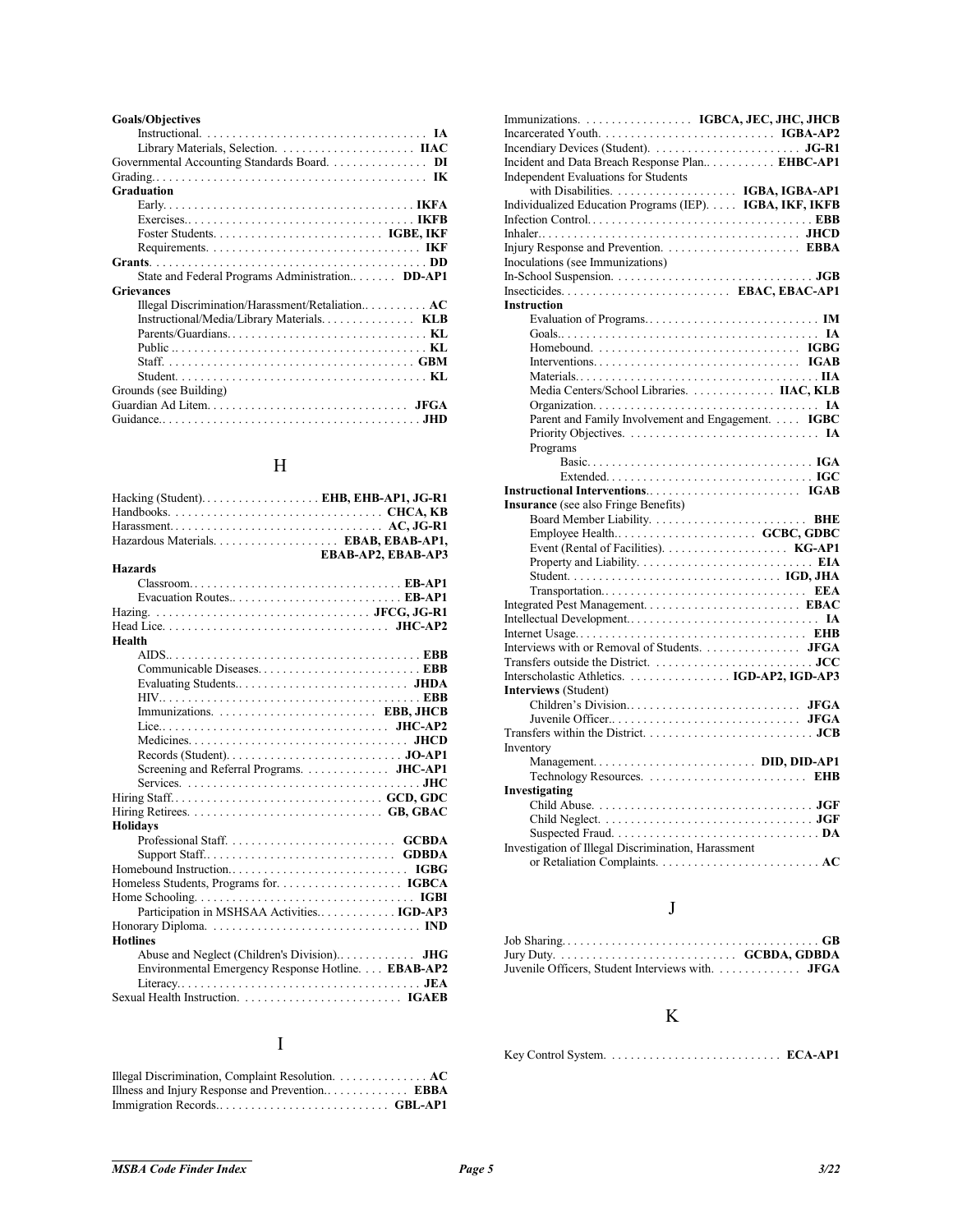| Leave(s)<br>Professional Staff<br><b>GCBDA</b><br><b>GCBDA</b><br><b>GCBDA</b><br><b>GCBDA</b><br>Coast Guard Auxiliary<br><b>GCBDA</b><br><b>GCBDA</b><br><b>GCBDA</b><br><b>GCBDA</b><br>Family and Medical (FMLA)GBBDA<br><b>GCBDA</b><br><b>GCBDA</b><br>Military GCBDA, GCBDB<br>Military Caregiver LeaveGBBDA<br><b>GCBDA</b><br>Personal<br><b>GCBDA</b><br>Professional<br><b>GCBDA</b><br>Qualifying Exigency Leave. GBBDA<br><b>GCBDA</b><br><b>Support Staff</b><br><b>GDBDA</b><br><b>GDBDA</b><br><b>GDBDA</b><br><b>GDBDA</b><br><b>GDBDA</b><br>Coast Guard Auxiliary<br><b>GDBDA</b><br>Crime Victim. $\dots \dots \dots \dots \dots \dots \dots \dots$<br><b>GDBDA</b><br><b>GDBDA</b><br>Family and Medical (FMLA)GBBDA<br><b>GDBDA</b><br><b>GDBDA</b><br>Military<br><b>GDBDA</b><br>Military Caregiver LeaveGBBDA<br>Personal<br><b>GDBDA</b><br><b>GDBDA</b><br>Qualifying Exigency Leave. GBBDA<br>. <b>GDBDA</b><br>Short-Term. .<br>Sick GDBDA<br>Liaison<br>Public School District Liaison JFGA, JHG<br>$Local/Domestic \; Purchasing. \ldots \ldots \ldots \ldots \ldots \ldots \ldots \; DJF$<br>Look-Back Measurement Method<br>(Affordable Care Act). GCBC-AP1, GDBC-AP1 | <b>Law Enforcement Officials</b> |  |
|--------------------------------------------------------------------------------------------------------------------------------------------------------------------------------------------------------------------------------------------------------------------------------------------------------------------------------------------------------------------------------------------------------------------------------------------------------------------------------------------------------------------------------------------------------------------------------------------------------------------------------------------------------------------------------------------------------------------------------------------------------------------------------------------------------------------------------------------------------------------------------------------------------------------------------------------------------------------------------------------------------------------------------------------------------------------------------------------------------------------------------------------------------------------------------------------------------|----------------------------------|--|
|                                                                                                                                                                                                                                                                                                                                                                                                                                                                                                                                                                                                                                                                                                                                                                                                                                                                                                                                                                                                                                                                                                                                                                                                        |                                  |  |
|                                                                                                                                                                                                                                                                                                                                                                                                                                                                                                                                                                                                                                                                                                                                                                                                                                                                                                                                                                                                                                                                                                                                                                                                        |                                  |  |
|                                                                                                                                                                                                                                                                                                                                                                                                                                                                                                                                                                                                                                                                                                                                                                                                                                                                                                                                                                                                                                                                                                                                                                                                        |                                  |  |
|                                                                                                                                                                                                                                                                                                                                                                                                                                                                                                                                                                                                                                                                                                                                                                                                                                                                                                                                                                                                                                                                                                                                                                                                        |                                  |  |
|                                                                                                                                                                                                                                                                                                                                                                                                                                                                                                                                                                                                                                                                                                                                                                                                                                                                                                                                                                                                                                                                                                                                                                                                        |                                  |  |
|                                                                                                                                                                                                                                                                                                                                                                                                                                                                                                                                                                                                                                                                                                                                                                                                                                                                                                                                                                                                                                                                                                                                                                                                        |                                  |  |
|                                                                                                                                                                                                                                                                                                                                                                                                                                                                                                                                                                                                                                                                                                                                                                                                                                                                                                                                                                                                                                                                                                                                                                                                        |                                  |  |
|                                                                                                                                                                                                                                                                                                                                                                                                                                                                                                                                                                                                                                                                                                                                                                                                                                                                                                                                                                                                                                                                                                                                                                                                        |                                  |  |
|                                                                                                                                                                                                                                                                                                                                                                                                                                                                                                                                                                                                                                                                                                                                                                                                                                                                                                                                                                                                                                                                                                                                                                                                        |                                  |  |
|                                                                                                                                                                                                                                                                                                                                                                                                                                                                                                                                                                                                                                                                                                                                                                                                                                                                                                                                                                                                                                                                                                                                                                                                        |                                  |  |
|                                                                                                                                                                                                                                                                                                                                                                                                                                                                                                                                                                                                                                                                                                                                                                                                                                                                                                                                                                                                                                                                                                                                                                                                        |                                  |  |
|                                                                                                                                                                                                                                                                                                                                                                                                                                                                                                                                                                                                                                                                                                                                                                                                                                                                                                                                                                                                                                                                                                                                                                                                        |                                  |  |
|                                                                                                                                                                                                                                                                                                                                                                                                                                                                                                                                                                                                                                                                                                                                                                                                                                                                                                                                                                                                                                                                                                                                                                                                        |                                  |  |
|                                                                                                                                                                                                                                                                                                                                                                                                                                                                                                                                                                                                                                                                                                                                                                                                                                                                                                                                                                                                                                                                                                                                                                                                        |                                  |  |
|                                                                                                                                                                                                                                                                                                                                                                                                                                                                                                                                                                                                                                                                                                                                                                                                                                                                                                                                                                                                                                                                                                                                                                                                        |                                  |  |
|                                                                                                                                                                                                                                                                                                                                                                                                                                                                                                                                                                                                                                                                                                                                                                                                                                                                                                                                                                                                                                                                                                                                                                                                        |                                  |  |
|                                                                                                                                                                                                                                                                                                                                                                                                                                                                                                                                                                                                                                                                                                                                                                                                                                                                                                                                                                                                                                                                                                                                                                                                        |                                  |  |
|                                                                                                                                                                                                                                                                                                                                                                                                                                                                                                                                                                                                                                                                                                                                                                                                                                                                                                                                                                                                                                                                                                                                                                                                        |                                  |  |
|                                                                                                                                                                                                                                                                                                                                                                                                                                                                                                                                                                                                                                                                                                                                                                                                                                                                                                                                                                                                                                                                                                                                                                                                        |                                  |  |
|                                                                                                                                                                                                                                                                                                                                                                                                                                                                                                                                                                                                                                                                                                                                                                                                                                                                                                                                                                                                                                                                                                                                                                                                        |                                  |  |
|                                                                                                                                                                                                                                                                                                                                                                                                                                                                                                                                                                                                                                                                                                                                                                                                                                                                                                                                                                                                                                                                                                                                                                                                        |                                  |  |
|                                                                                                                                                                                                                                                                                                                                                                                                                                                                                                                                                                                                                                                                                                                                                                                                                                                                                                                                                                                                                                                                                                                                                                                                        |                                  |  |
|                                                                                                                                                                                                                                                                                                                                                                                                                                                                                                                                                                                                                                                                                                                                                                                                                                                                                                                                                                                                                                                                                                                                                                                                        |                                  |  |
|                                                                                                                                                                                                                                                                                                                                                                                                                                                                                                                                                                                                                                                                                                                                                                                                                                                                                                                                                                                                                                                                                                                                                                                                        |                                  |  |
|                                                                                                                                                                                                                                                                                                                                                                                                                                                                                                                                                                                                                                                                                                                                                                                                                                                                                                                                                                                                                                                                                                                                                                                                        |                                  |  |
|                                                                                                                                                                                                                                                                                                                                                                                                                                                                                                                                                                                                                                                                                                                                                                                                                                                                                                                                                                                                                                                                                                                                                                                                        |                                  |  |
|                                                                                                                                                                                                                                                                                                                                                                                                                                                                                                                                                                                                                                                                                                                                                                                                                                                                                                                                                                                                                                                                                                                                                                                                        |                                  |  |
|                                                                                                                                                                                                                                                                                                                                                                                                                                                                                                                                                                                                                                                                                                                                                                                                                                                                                                                                                                                                                                                                                                                                                                                                        |                                  |  |
|                                                                                                                                                                                                                                                                                                                                                                                                                                                                                                                                                                                                                                                                                                                                                                                                                                                                                                                                                                                                                                                                                                                                                                                                        |                                  |  |
|                                                                                                                                                                                                                                                                                                                                                                                                                                                                                                                                                                                                                                                                                                                                                                                                                                                                                                                                                                                                                                                                                                                                                                                                        |                                  |  |
|                                                                                                                                                                                                                                                                                                                                                                                                                                                                                                                                                                                                                                                                                                                                                                                                                                                                                                                                                                                                                                                                                                                                                                                                        |                                  |  |
|                                                                                                                                                                                                                                                                                                                                                                                                                                                                                                                                                                                                                                                                                                                                                                                                                                                                                                                                                                                                                                                                                                                                                                                                        |                                  |  |
|                                                                                                                                                                                                                                                                                                                                                                                                                                                                                                                                                                                                                                                                                                                                                                                                                                                                                                                                                                                                                                                                                                                                                                                                        |                                  |  |
|                                                                                                                                                                                                                                                                                                                                                                                                                                                                                                                                                                                                                                                                                                                                                                                                                                                                                                                                                                                                                                                                                                                                                                                                        |                                  |  |
|                                                                                                                                                                                                                                                                                                                                                                                                                                                                                                                                                                                                                                                                                                                                                                                                                                                                                                                                                                                                                                                                                                                                                                                                        |                                  |  |
|                                                                                                                                                                                                                                                                                                                                                                                                                                                                                                                                                                                                                                                                                                                                                                                                                                                                                                                                                                                                                                                                                                                                                                                                        |                                  |  |
|                                                                                                                                                                                                                                                                                                                                                                                                                                                                                                                                                                                                                                                                                                                                                                                                                                                                                                                                                                                                                                                                                                                                                                                                        |                                  |  |
|                                                                                                                                                                                                                                                                                                                                                                                                                                                                                                                                                                                                                                                                                                                                                                                                                                                                                                                                                                                                                                                                                                                                                                                                        |                                  |  |
|                                                                                                                                                                                                                                                                                                                                                                                                                                                                                                                                                                                                                                                                                                                                                                                                                                                                                                                                                                                                                                                                                                                                                                                                        |                                  |  |
|                                                                                                                                                                                                                                                                                                                                                                                                                                                                                                                                                                                                                                                                                                                                                                                                                                                                                                                                                                                                                                                                                                                                                                                                        |                                  |  |
|                                                                                                                                                                                                                                                                                                                                                                                                                                                                                                                                                                                                                                                                                                                                                                                                                                                                                                                                                                                                                                                                                                                                                                                                        |                                  |  |
|                                                                                                                                                                                                                                                                                                                                                                                                                                                                                                                                                                                                                                                                                                                                                                                                                                                                                                                                                                                                                                                                                                                                                                                                        |                                  |  |
|                                                                                                                                                                                                                                                                                                                                                                                                                                                                                                                                                                                                                                                                                                                                                                                                                                                                                                                                                                                                                                                                                                                                                                                                        |                                  |  |
|                                                                                                                                                                                                                                                                                                                                                                                                                                                                                                                                                                                                                                                                                                                                                                                                                                                                                                                                                                                                                                                                                                                                                                                                        |                                  |  |
|                                                                                                                                                                                                                                                                                                                                                                                                                                                                                                                                                                                                                                                                                                                                                                                                                                                                                                                                                                                                                                                                                                                                                                                                        |                                  |  |
|                                                                                                                                                                                                                                                                                                                                                                                                                                                                                                                                                                                                                                                                                                                                                                                                                                                                                                                                                                                                                                                                                                                                                                                                        |                                  |  |
|                                                                                                                                                                                                                                                                                                                                                                                                                                                                                                                                                                                                                                                                                                                                                                                                                                                                                                                                                                                                                                                                                                                                                                                                        |                                  |  |
|                                                                                                                                                                                                                                                                                                                                                                                                                                                                                                                                                                                                                                                                                                                                                                                                                                                                                                                                                                                                                                                                                                                                                                                                        |                                  |  |
|                                                                                                                                                                                                                                                                                                                                                                                                                                                                                                                                                                                                                                                                                                                                                                                                                                                                                                                                                                                                                                                                                                                                                                                                        |                                  |  |
|                                                                                                                                                                                                                                                                                                                                                                                                                                                                                                                                                                                                                                                                                                                                                                                                                                                                                                                                                                                                                                                                                                                                                                                                        |                                  |  |
|                                                                                                                                                                                                                                                                                                                                                                                                                                                                                                                                                                                                                                                                                                                                                                                                                                                                                                                                                                                                                                                                                                                                                                                                        |                                  |  |
|                                                                                                                                                                                                                                                                                                                                                                                                                                                                                                                                                                                                                                                                                                                                                                                                                                                                                                                                                                                                                                                                                                                                                                                                        |                                  |  |
|                                                                                                                                                                                                                                                                                                                                                                                                                                                                                                                                                                                                                                                                                                                                                                                                                                                                                                                                                                                                                                                                                                                                                                                                        |                                  |  |
|                                                                                                                                                                                                                                                                                                                                                                                                                                                                                                                                                                                                                                                                                                                                                                                                                                                                                                                                                                                                                                                                                                                                                                                                        |                                  |  |
|                                                                                                                                                                                                                                                                                                                                                                                                                                                                                                                                                                                                                                                                                                                                                                                                                                                                                                                                                                                                                                                                                                                                                                                                        |                                  |  |
|                                                                                                                                                                                                                                                                                                                                                                                                                                                                                                                                                                                                                                                                                                                                                                                                                                                                                                                                                                                                                                                                                                                                                                                                        |                                  |  |
|                                                                                                                                                                                                                                                                                                                                                                                                                                                                                                                                                                                                                                                                                                                                                                                                                                                                                                                                                                                                                                                                                                                                                                                                        |                                  |  |
|                                                                                                                                                                                                                                                                                                                                                                                                                                                                                                                                                                                                                                                                                                                                                                                                                                                                                                                                                                                                                                                                                                                                                                                                        |                                  |  |
|                                                                                                                                                                                                                                                                                                                                                                                                                                                                                                                                                                                                                                                                                                                                                                                                                                                                                                                                                                                                                                                                                                                                                                                                        |                                  |  |
|                                                                                                                                                                                                                                                                                                                                                                                                                                                                                                                                                                                                                                                                                                                                                                                                                                                                                                                                                                                                                                                                                                                                                                                                        |                                  |  |
|                                                                                                                                                                                                                                                                                                                                                                                                                                                                                                                                                                                                                                                                                                                                                                                                                                                                                                                                                                                                                                                                                                                                                                                                        |                                  |  |
|                                                                                                                                                                                                                                                                                                                                                                                                                                                                                                                                                                                                                                                                                                                                                                                                                                                                                                                                                                                                                                                                                                                                                                                                        |                                  |  |
|                                                                                                                                                                                                                                                                                                                                                                                                                                                                                                                                                                                                                                                                                                                                                                                                                                                                                                                                                                                                                                                                                                                                                                                                        |                                  |  |
|                                                                                                                                                                                                                                                                                                                                                                                                                                                                                                                                                                                                                                                                                                                                                                                                                                                                                                                                                                                                                                                                                                                                                                                                        |                                  |  |
|                                                                                                                                                                                                                                                                                                                                                                                                                                                                                                                                                                                                                                                                                                                                                                                                                                                                                                                                                                                                                                                                                                                                                                                                        |                                  |  |

### N

| Narcan (Naloxone). JHCD, JHCD-AP1, EBBA-AP1    |
|------------------------------------------------|
|                                                |
| Negotiations with Employee Representatives. HA |
|                                                |
|                                                |
| Nondiscrimination AC, EF, EF-AP1               |
|                                                |
|                                                |
|                                                |
| <b>Notice</b>                                  |
|                                                |
|                                                |
| Notification to Retirement Systems GCPE, GDPE  |
|                                                |
|                                                |
| <b>Nutrition</b>                               |
|                                                |
| Fundraising Exemption ADF-AP1                  |
| Guidelines ADF-AP1                             |
|                                                |
| Promotion ADF, ADF-AP1                         |

# O

| Objectives (see Goals) |  |
|------------------------|--|
|                        |  |
|                        |  |
|                        |  |
|                        |  |
|                        |  |
| Opt-Out                |  |
|                        |  |
|                        |  |
|                        |  |
|                        |  |
|                        |  |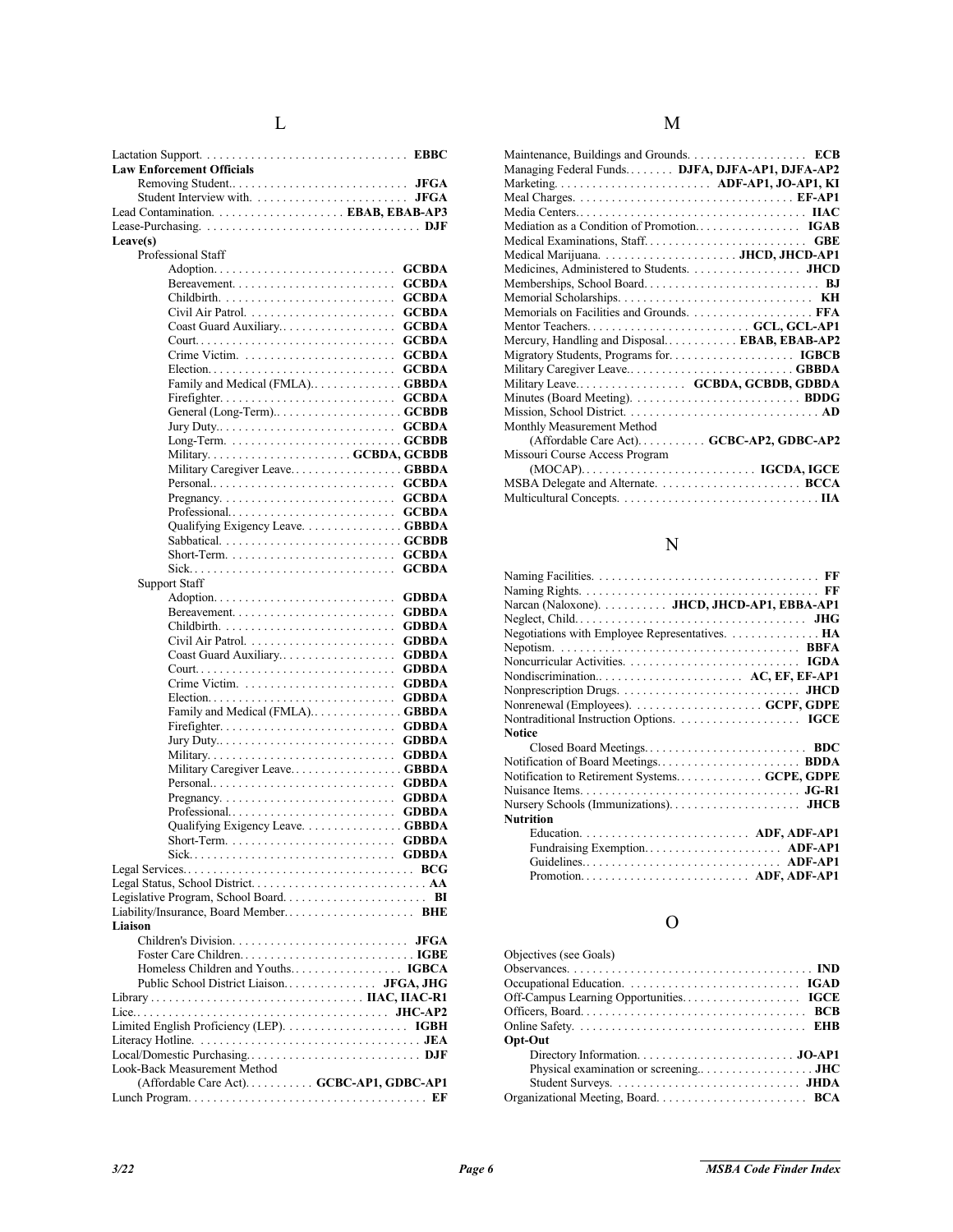#### **Organizations**

| Overnight Accommodations (Board members and Staff). DLCA |  |
|----------------------------------------------------------|--|

### P

| P                                              |
|------------------------------------------------|
| <b>Parental Involvement</b>                    |
| Migrant Program IGBCB-AP1                      |
|                                                |
| <b>Parents</b>                                 |
|                                                |
|                                                |
|                                                |
|                                                |
| <b>Parent and Family Involvement</b>           |
|                                                |
| Migrant Education Program. IGBCB-AP1           |
|                                                |
|                                                |
| Participation of Part-Time Students            |
| in MSHSAA-Governed Activities IGD-AP3          |
|                                                |
|                                                |
|                                                |
|                                                |
| Persistently Dangerous Buildings. JCB, JCB-AP1 |
| <b>Personal Leave</b>                          |
|                                                |
|                                                |
|                                                |
|                                                |
| Immigration Records GBL-AP1                    |
|                                                |
|                                                |
| <b>Phones</b>                                  |
|                                                |
|                                                |
|                                                |
|                                                |
| <b>Placement</b>                               |
|                                                |
|                                                |
|                                                |
|                                                |
| Students in Foster Care IGBE, IGBE-AP1         |
| <b>Plans. Disaster</b>                         |
|                                                |
|                                                |
| $\ldots$ EBC<br>General.                       |
|                                                |
| Policy                                         |
|                                                |
|                                                |
|                                                |
|                                                |
|                                                |
|                                                |
|                                                |
|                                                |
|                                                |
|                                                |

| Pregnancy Leave, Professional Staff. GCBDA         |             |
|----------------------------------------------------|-------------|
|                                                    |             |
|                                                    |             |
| Prevention                                         |             |
| Damages, Vandalism and Theft.  ECA-AP2             |             |
|                                                    |             |
|                                                    |             |
|                                                    |             |
|                                                    |             |
|                                                    |             |
| Procedure(s)                                       |             |
|                                                    |             |
|                                                    |             |
|                                                    |             |
| District Properties Disposal DN-AP1                |             |
|                                                    | <b>JECA</b> |
|                                                    |             |
|                                                    |             |
| Immigration Records (Employee). GBL                |             |
|                                                    |             |
|                                                    |             |
|                                                    |             |
| Petty CashDJB                                      |             |
|                                                    |             |
|                                                    |             |
|                                                    |             |
|                                                    |             |
| Students with Disabilities in Private Schools IGBA |             |
|                                                    |             |
| <b>Professional Development</b>                    |             |
|                                                    |             |
|                                                    |             |
|                                                    |             |
|                                                    |             |
|                                                    |             |
|                                                    |             |
|                                                    |             |
|                                                    |             |
|                                                    |             |
|                                                    |             |
| Professional Staff                                 |             |
|                                                    |             |
|                                                    |             |
|                                                    |             |
|                                                    |             |
|                                                    |             |
|                                                    |             |
|                                                    | GCL         |
| Development Programs                               | GCL         |
|                                                    |             |
|                                                    |             |
|                                                    |             |
|                                                    |             |
|                                                    |             |
|                                                    |             |
|                                                    |             |
|                                                    |             |
|                                                    |             |
|                                                    |             |
|                                                    |             |
|                                                    |             |
|                                                    |             |
|                                                    |             |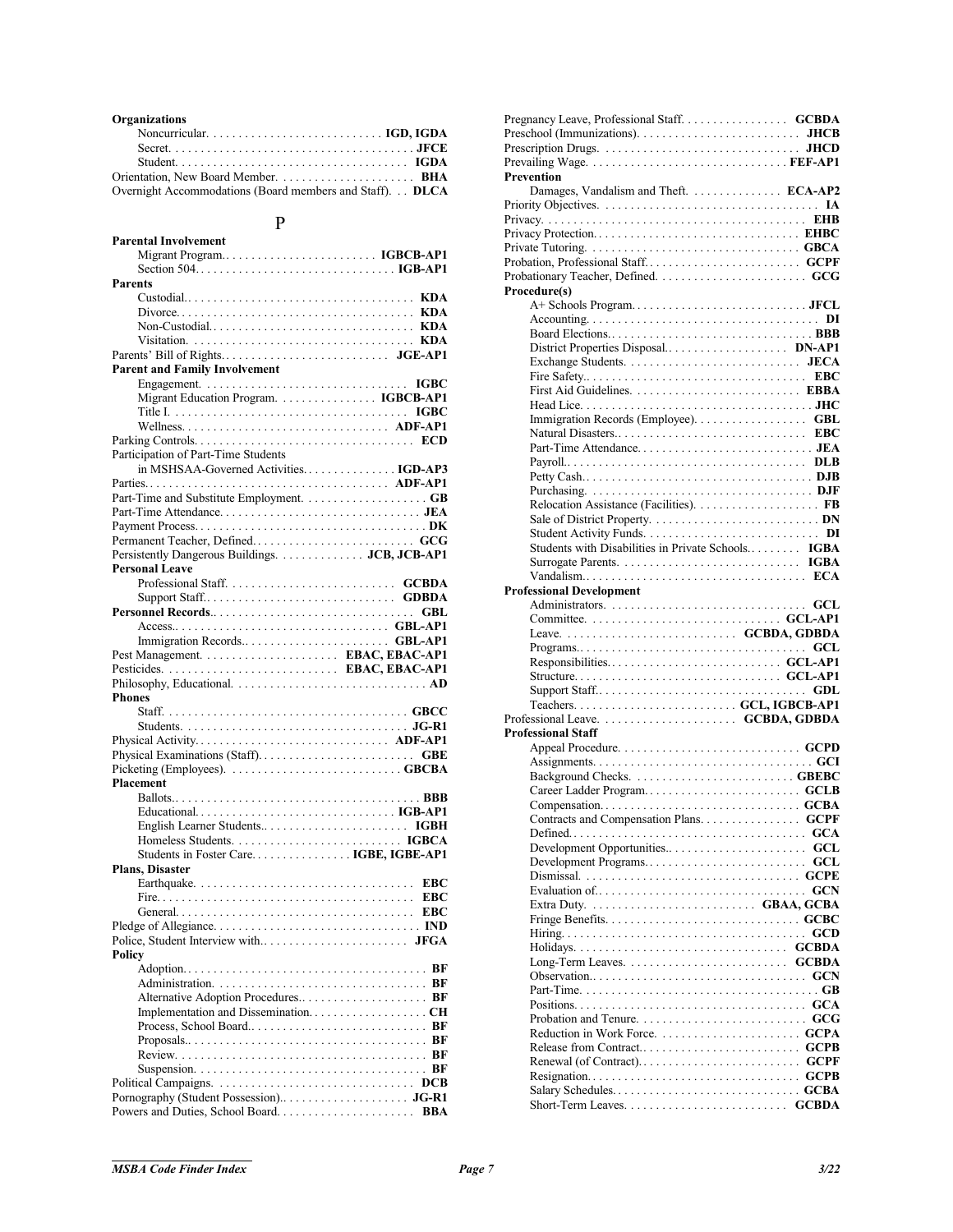| Supplementary Pay Plans.  GBAA                                 |  |
|----------------------------------------------------------------|--|
|                                                                |  |
| Termination (see Dismissal)                                    |  |
| Termination Hearing, Procedure and Costs GCPE                  |  |
|                                                                |  |
|                                                                |  |
|                                                                |  |
|                                                                |  |
| <b>Programs</b>                                                |  |
|                                                                |  |
|                                                                |  |
|                                                                |  |
|                                                                |  |
|                                                                |  |
|                                                                |  |
|                                                                |  |
|                                                                |  |
|                                                                |  |
|                                                                |  |
| Parent and Family Involvement and Engagement. IGBC             |  |
|                                                                |  |
|                                                                |  |
| <b>Prohibition</b>                                             |  |
|                                                                |  |
| Against Assisting Employees, Contractors or Agents             |  |
| Accused of Sexual Misconduct. GBLB                             |  |
| Against Illegal Discrimination, Harassment and Retaliation. AC |  |
| Promotion, Acceleration and Retention of Students IKE          |  |
|                                                                |  |
|                                                                |  |
|                                                                |  |
|                                                                |  |
| About Instructional/Media/Library Materials KLB                |  |
|                                                                |  |
| Public Conduct on District Property. KK-AP1                    |  |
| Public Display of Affection (Student). JG-R1                   |  |
|                                                                |  |
|                                                                |  |
|                                                                |  |
| Public Participation at Board Meetings. BDDH                   |  |
| Public School District Liaison (with CD).  JHG                 |  |
| Public Solicitation/Advertising in District Facilities. KI     |  |
| Purchasing                                                     |  |
|                                                                |  |
|                                                                |  |
|                                                                |  |
|                                                                |  |

# Q

# R

| Reading                                       |
|-----------------------------------------------|
|                                               |
| Improvement Plans (Grades 3–6)<br>Real Estate |
|                                               |

| <b>Recording by</b>                                     |
|---------------------------------------------------------|
| District Personnel or District Agents KKB               |
|                                                         |
| Student Teachers or Pre-Service Teachers KKB            |
|                                                         |
|                                                         |
| <b>Recording of</b>                                     |
|                                                         |
|                                                         |
|                                                         |
| <b>Records</b>                                          |
|                                                         |
|                                                         |
|                                                         |
|                                                         |
|                                                         |
| Migratory Students. IGBCB, IGBCB-AP1                    |
|                                                         |
|                                                         |
|                                                         |
|                                                         |
| Reduced-Price Food Service EFB                          |
| <b>Reduction in Force (RIF)</b>                         |
|                                                         |
|                                                         |
|                                                         |
| Re-Employment, Professional Staff GCPA                  |
|                                                         |
|                                                         |
| Referral of Students to Other Agencies. JHD             |
|                                                         |
|                                                         |
| Reimbursement of Travel Expenses.  DLCA                 |
| <b>Relations with</b>                                   |
|                                                         |
|                                                         |
| Release from Contract (Professional Staff). GCPF        |
| Release from Conract (Support Staff) GDPB v.2           |
| Release of Information (Board Meetings). BDDL           |
|                                                         |
|                                                         |
|                                                         |
|                                                         |
|                                                         |
|                                                         |
| <b>Removal of Students</b>                              |
|                                                         |
|                                                         |
| By Law Enforcement Officials. JFGA                      |
|                                                         |
|                                                         |
|                                                         |
| Renewal of Professional Staff Members. GCPF             |
|                                                         |
|                                                         |
|                                                         |
| Reporting                                               |
| <b>JHG</b>                                              |
|                                                         |
| Illegal Discrimination, Harassment and Retaliation $AC$ |
| Fraud, Theft or Misuse of District Funds. DA, DJF       |
| Sexual Misconduct by a School Employee.  JHG            |
|                                                         |
|                                                         |
|                                                         |
| <b>Reports</b>                                          |
|                                                         |
|                                                         |
| DI                                                      |
|                                                         |
|                                                         |
|                                                         |
|                                                         |
| Reproduction of Copyrighted Materials EGAAA, EGAAA-AP1  |
| <b>Resignation</b>                                      |
| <b>BBC</b>                                              |
|                                                         |
|                                                         |
|                                                         |
| Resolution of Illegal Discrimination Complaints AC      |
| <b>Restitution</b>                                      |
| School and Personal Property. ECA, JG-R1                |
|                                                         |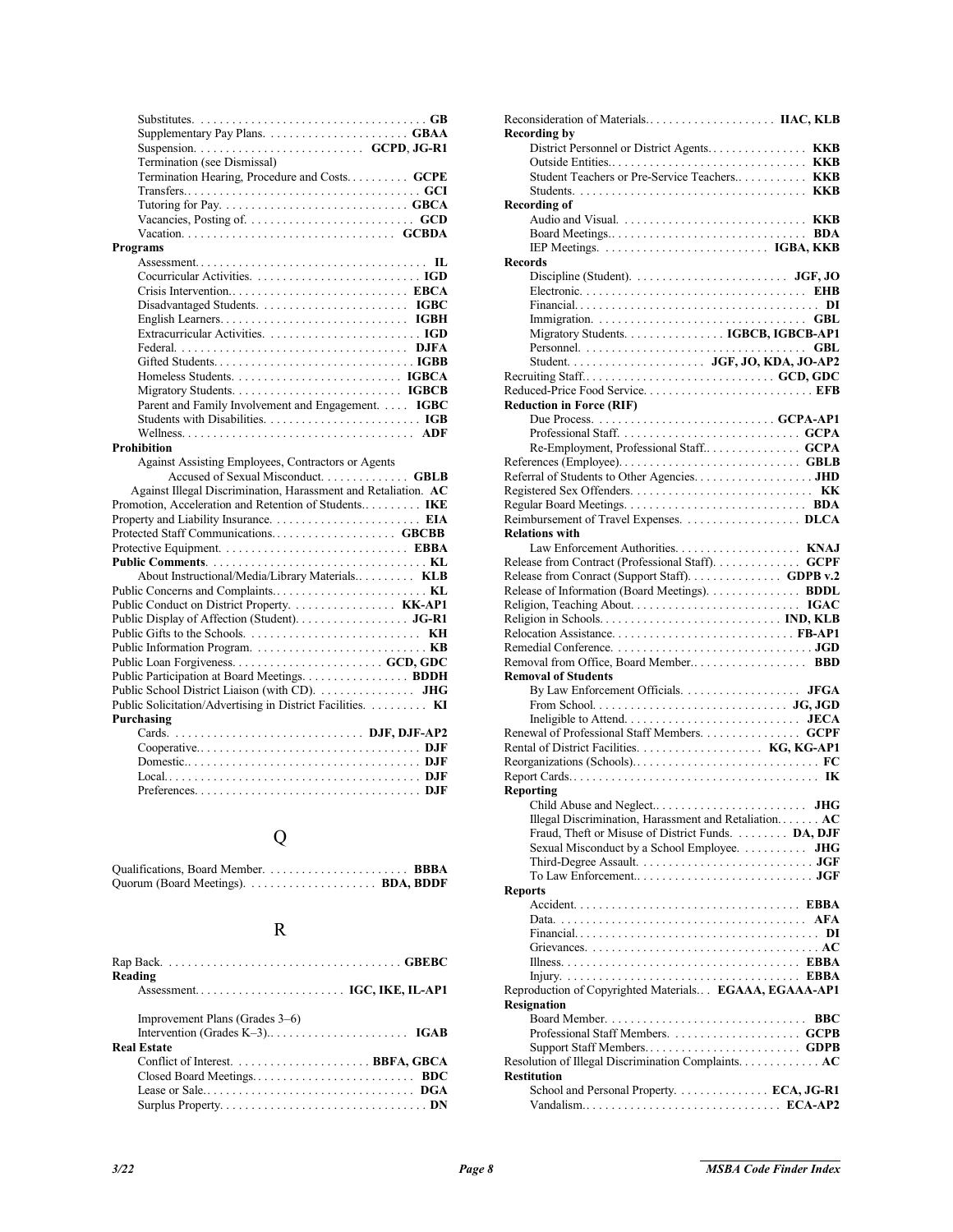| Retaliation for Reporting Illegal Discrimination or Harassment AC |
|-------------------------------------------------------------------|
|                                                                   |
|                                                                   |
| Revenue                                                           |
| From Federal Tax Sources. $\ldots$ , DEA                          |
|                                                                   |
|                                                                   |
|                                                                   |
|                                                                   |
| Revenues from Investments/Use of Surplus Funds DFA                |
|                                                                   |
| Rewards in the Classroom ADF-AP1                                  |
|                                                                   |

# S

| Safety (Technology). $\dots \dots \dots \dots \dots \dots \dots \dots \dots \dots$ |
|------------------------------------------------------------------------------------|
|                                                                                    |
|                                                                                    |
| <b>Salary Schedules</b>                                                            |
|                                                                                    |
|                                                                                    |
|                                                                                    |
|                                                                                    |
|                                                                                    |
| <b>School Board</b> (see also Board, Board Member)                                 |
|                                                                                    |
| Elections BBB, BBB-AP1                                                             |
|                                                                                    |
|                                                                                    |
|                                                                                    |
|                                                                                    |
|                                                                                    |
|                                                                                    |
| <b>School Bus</b> (see also Bus and Transportation)                                |
|                                                                                    |
|                                                                                    |
| School Closings, Consolidations and Reorganizations FC                             |
|                                                                                    |
|                                                                                    |
|                                                                                    |
|                                                                                    |
| School Protection Officer (SPO) ECA-AP2                                            |
|                                                                                    |
|                                                                                    |
|                                                                                    |
| Screening                                                                          |
|                                                                                    |
|                                                                                    |
| Searches by School Personnel GBCB, GCPD, GDPD, JFG                                 |
|                                                                                    |
|                                                                                    |
|                                                                                    |
| <b>Section 504</b>                                                                 |
|                                                                                    |
|                                                                                    |
|                                                                                    |
| <b>Security</b>                                                                    |
|                                                                                    |
| Criminal Background Checks. GBEBC-AP1                                              |
|                                                                                    |
|                                                                                    |
|                                                                                    |
| $Recards$ $ECA$                                                                    |
|                                                                                    |
| Selection and Reconsideration of Materials (Library). IIAC-R1                      |
|                                                                                    |

| <b>Selection of</b>                                                                                             |
|-----------------------------------------------------------------------------------------------------------------|
| Architectural, Engineering and Land Surveying                                                                   |
| Construction Management Services. FEC                                                                           |
| Construction Manager at Risk FED                                                                                |
|                                                                                                                 |
|                                                                                                                 |
| Service(s)                                                                                                      |
|                                                                                                                 |
|                                                                                                                 |
|                                                                                                                 |
|                                                                                                                 |
|                                                                                                                 |
| Sexting (Student). $\dots \dots \dots \dots \dots \dots \dots \dots \dots \dots \dots \dots \dots \text{JG-R1}$ |
|                                                                                                                 |
|                                                                                                                 |
| <b>Sexual Misconduct</b>                                                                                        |
| Employee. GBLB, GCPB, GCPE, GCPF, GDPB                                                                          |
|                                                                                                                 |
|                                                                                                                 |
| Smoking (see Tobacco)                                                                                           |
|                                                                                                                 |
|                                                                                                                 |
|                                                                                                                 |
|                                                                                                                 |
|                                                                                                                 |
| Special Circumstances Requiring Suspension or                                                                   |
| Administrative Leave. GCPD, GDPD                                                                                |
|                                                                                                                 |
|                                                                                                                 |
|                                                                                                                 |
|                                                                                                                 |
| Section 504 and ADA Procedures IGB-AP1                                                                          |
| <b>Staff</b>                                                                                                    |
|                                                                                                                 |
|                                                                                                                 |
|                                                                                                                 |
| Background Checks.  GBEBC, GCD, GDC                                                                             |
|                                                                                                                 |
| Compensation GCBA, GDBA                                                                                         |
|                                                                                                                 |
|                                                                                                                 |
|                                                                                                                 |
|                                                                                                                 |
|                                                                                                                 |
|                                                                                                                 |
|                                                                                                                 |
|                                                                                                                 |
|                                                                                                                 |
|                                                                                                                 |
| Use of Communication Devices. GBCC                                                                              |
|                                                                                                                 |
|                                                                                                                 |
| <b>Storage</b>                                                                                                  |
|                                                                                                                 |
|                                                                                                                 |
| Student(s)                                                                                                      |
|                                                                                                                 |
|                                                                                                                 |
|                                                                                                                 |
| Allergy Prevention and Response. JHCF                                                                           |
|                                                                                                                 |
|                                                                                                                 |
|                                                                                                                 |
|                                                                                                                 |
|                                                                                                                 |
| Conduct On School Transportation. JFCC                                                                          |
|                                                                                                                 |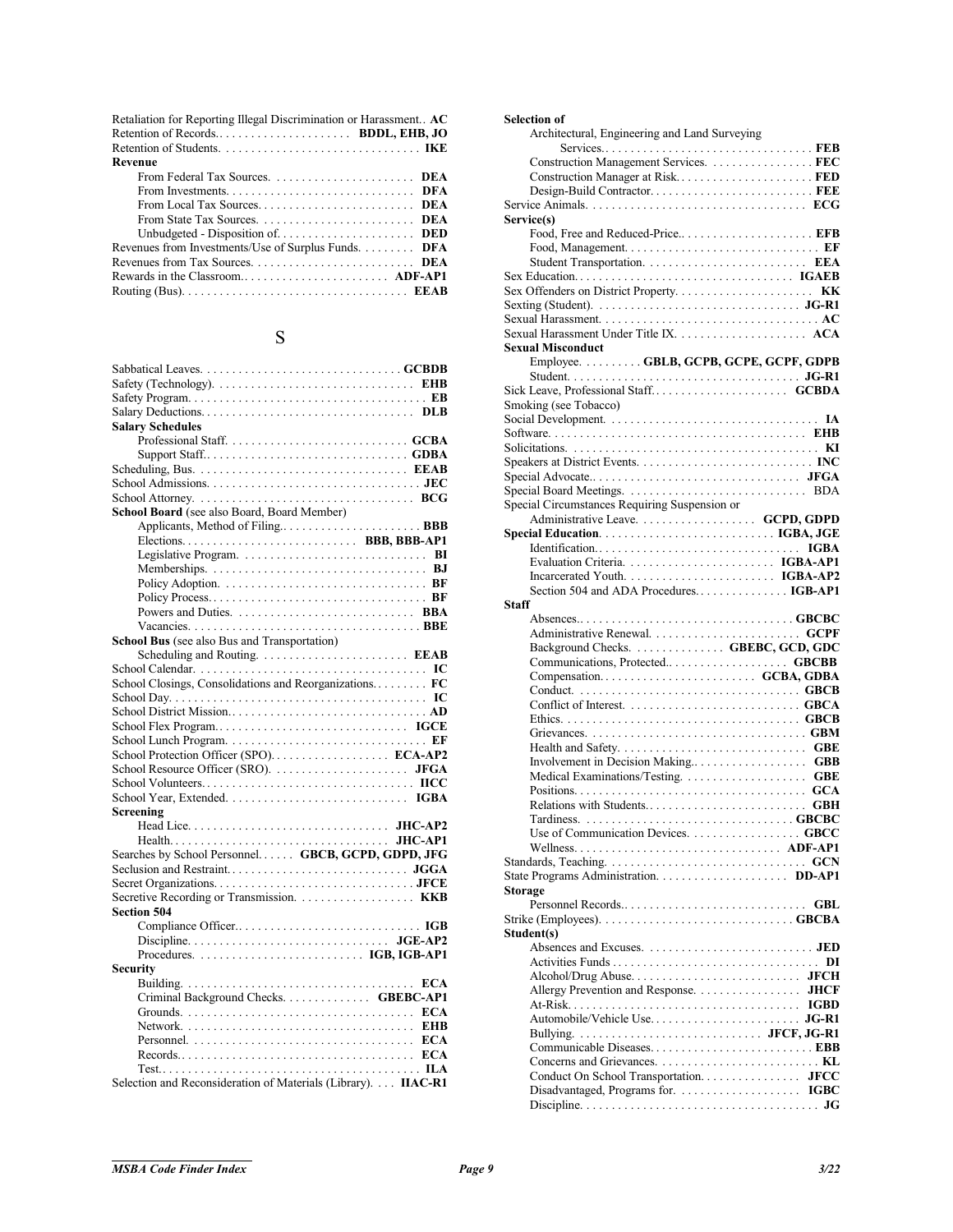| Health Services and Requirements. JHC                                             |
|-----------------------------------------------------------------------------------|
|                                                                                   |
|                                                                                   |
| Initiated Group Use of District Facilities IGDA                                   |
|                                                                                   |
|                                                                                   |
|                                                                                   |
|                                                                                   |
|                                                                                   |
|                                                                                   |
|                                                                                   |
|                                                                                   |
|                                                                                   |
|                                                                                   |
|                                                                                   |
| Distribution of Noncurricular IGDBA                                               |
|                                                                                   |
|                                                                                   |
|                                                                                   |
|                                                                                   |
|                                                                                   |
|                                                                                   |
|                                                                                   |
|                                                                                   |
|                                                                                   |
|                                                                                   |
| Self-Administration of Medications.  JHCD                                         |
|                                                                                   |
|                                                                                   |
|                                                                                   |
|                                                                                   |
| Technology Copyright Agreement EGAAA                                              |
|                                                                                   |
| Transportation in Private Vehicles EEA                                            |
|                                                                                   |
|                                                                                   |
|                                                                                   |
|                                                                                   |
|                                                                                   |
|                                                                                   |
|                                                                                   |
| Superintendent                                                                    |
| <b>CBB</b>                                                                        |
| Contract/Compensation and Benefits.<br>$_{\rm CBC}$                               |
| CBG                                                                               |
| <b>CBB</b>                                                                        |
| Supplementary Pay Plans. $\dots \dots \dots \dots \dots \dots \dots \dots$ . GBAA |
| <b>Support Staff</b>                                                              |
|                                                                                   |
|                                                                                   |
|                                                                                   |
|                                                                                   |
|                                                                                   |
|                                                                                   |

| Supplementary Pay Plans. $\dots \dots \dots \dots \dots \dots \dots$ GBA |
|--------------------------------------------------------------------------|
|                                                                          |
| Termination (see Dismissal)                                              |
|                                                                          |
|                                                                          |
|                                                                          |
|                                                                          |
|                                                                          |
|                                                                          |
|                                                                          |
|                                                                          |
|                                                                          |
| Suspension and Termination of Support Staff Members. GDPD                |
|                                                                          |

# T

| Tardiness                                              |
|--------------------------------------------------------|
|                                                        |
|                                                        |
| Tax                                                    |
| Borrowing Authority and Limitations. DC, DC-AP1        |
|                                                        |
|                                                        |
|                                                        |
|                                                        |
|                                                        |
| <b>Teacher</b>                                         |
|                                                        |
|                                                        |
|                                                        |
| <b>Teaching about</b>                                  |
|                                                        |
|                                                        |
|                                                        |
|                                                        |
| <b>Technology</b>                                      |
| Security EHB-AP1                                       |
|                                                        |
|                                                        |
| Telework GBAD, GBAD-AP1                                |
| Tenure                                                 |
|                                                        |
| Termination (see also Reduction in Force, Resignation, |
| Retirement)                                            |
|                                                        |
|                                                        |
|                                                        |
| Textbook Selection and Adoption. IIA-AP1               |
|                                                        |
|                                                        |
|                                                        |
|                                                        |
|                                                        |
|                                                        |
| Tobacco                                                |
| Student Use ADF, AH, IGAEA, JG-R1                      |